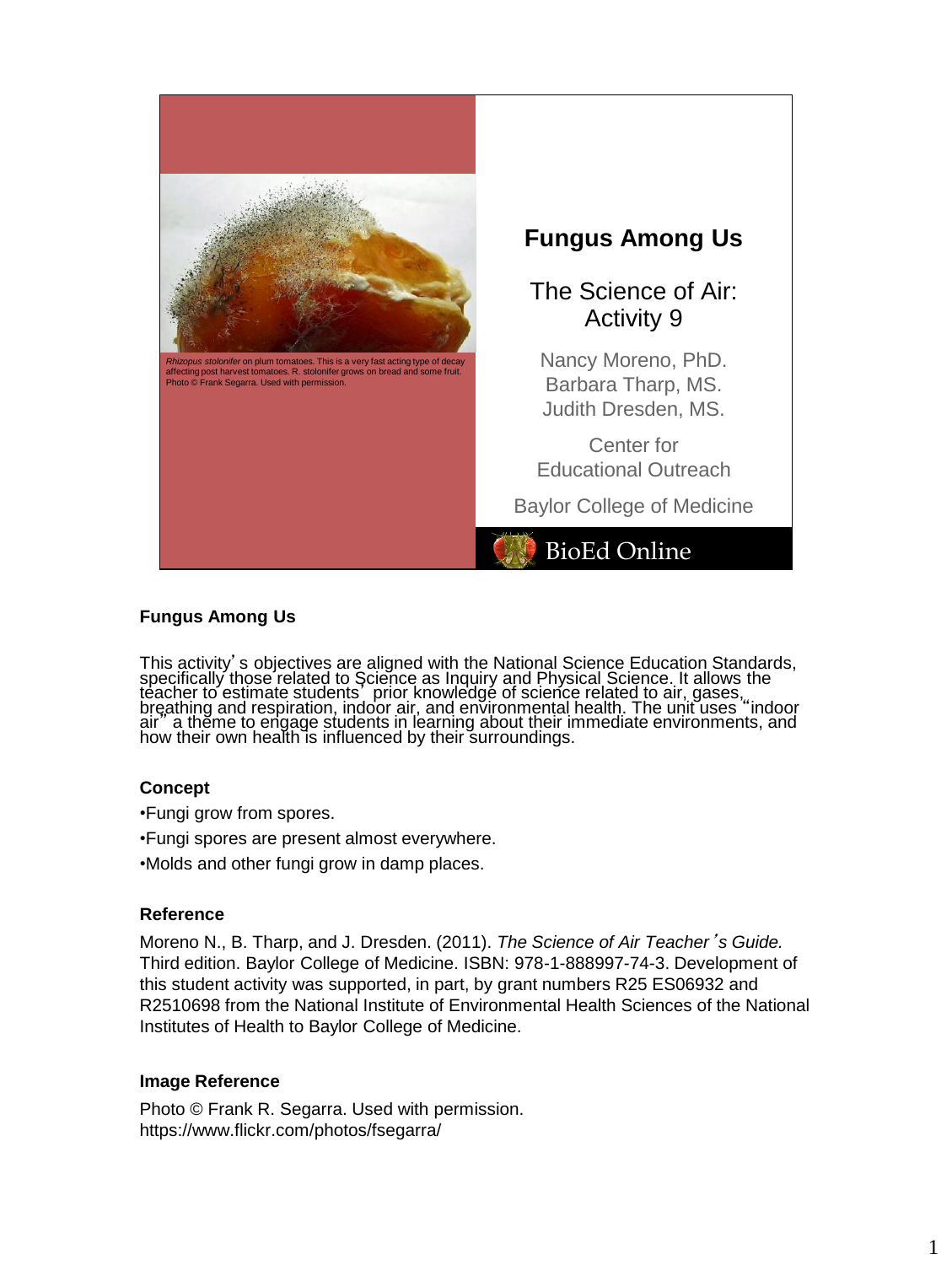# **Key Words**

lesson, slides, teaching slides, lesson demonstration, science, life science, environment, air, air quality, fungi, fungus, mold, bread mold, R. stolonifer, Rhizopus, decay, pollution, pollutant,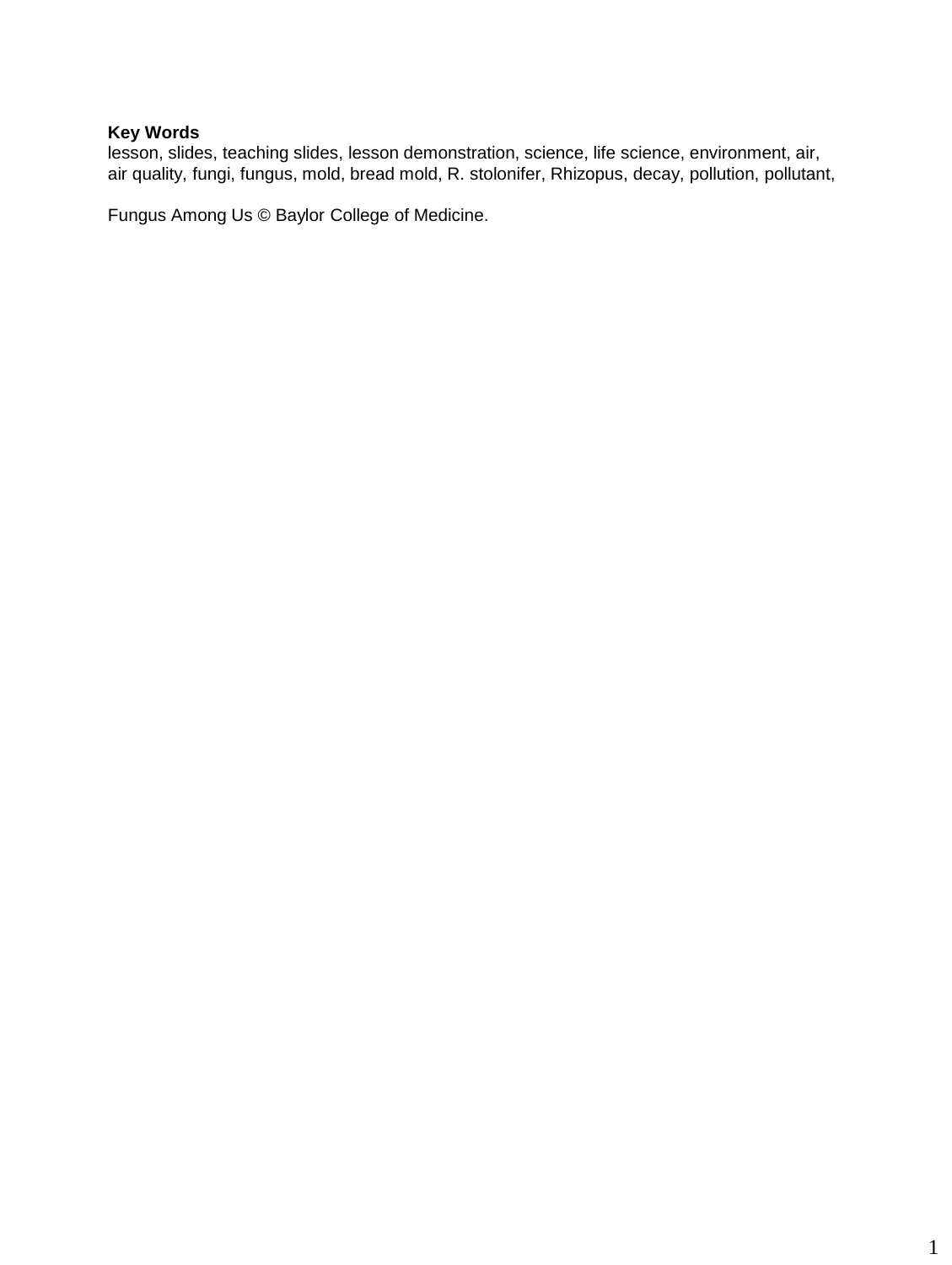

### **Materials**

### **Teacher Materials**

•Transparency or slide of "Common Bread Mold" page

### **Materials per Student Group**

- Piece of old bread (See "Setup")
- Pipette or dropper
- Microscope (optional)

### **Materials per Student**

- Clear re-sealable plastic bag (4 in. x 6 in.), or a small jar or plastic container
- Hand lens (magnifier)
- Disposable plastic gloves (optional)
- Copies of "Bread Mold Observations" page

### **Setup**

A day or two before you plan to begin this activity, ask each student or group of students to bring a piece of bread to class (bakery-type or "natural" bread containing no preservatives works best). As an alternative, you can bake bread or have students bake bread at home with parental supervision.

If you do not wish to grow bread mold in the classroom, pure cultures can be purchased from scientific supply companies.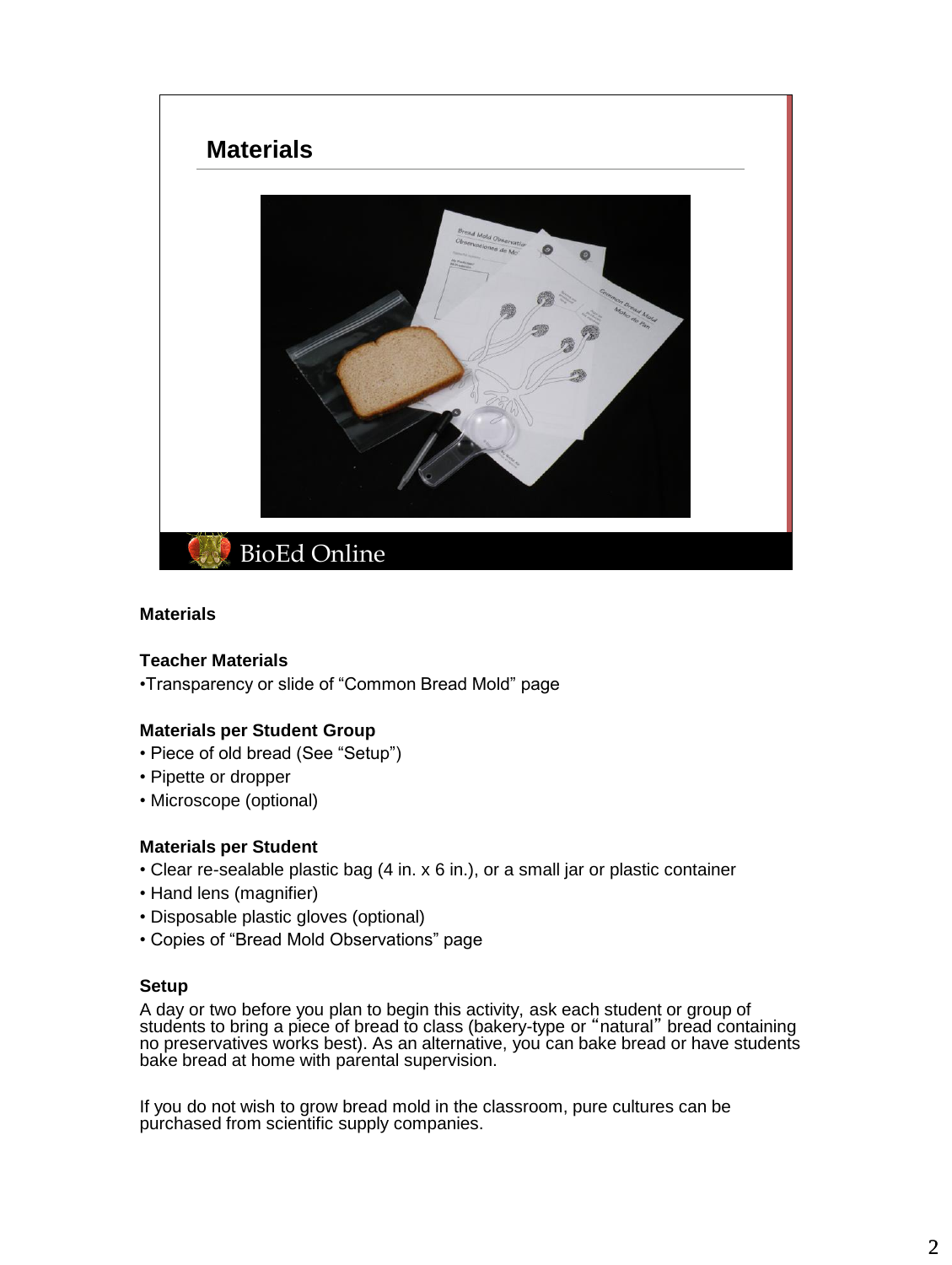**Safety:** While the common molds that grow on bread are generally harmless, some students may be allergic to the spores that are produced. Therefore, have your students observe the molds without opening the sealable bags or other containers in which they have been grown. Wear disposable plastic gloves if you plan to handle mold samples for demonstration purposes. Pour diluted chlorine bleach (10%) into the bags containing mold samples before disposing of the bags.

## **Reference**

Tracture 1., B. Tharp, and J. Dresden, J. (2010). The Science of Air Teacher's Guide, Third<br>edition. Baylor College of Medicine. Development of this activity was funded, in part, from the<br>National Institute of Environmenta

### **Image Reference**

Photo by Christopher Burnett © Baylor College of Medicine.

#### **Key Words**

lesson, slides, teaching slides, lesson demonstration, science, life science, environment, air, air quality, fungi, fungus, mold, bread mold, R. stolonifer, Rhizopus, decay, pollution, pollutant,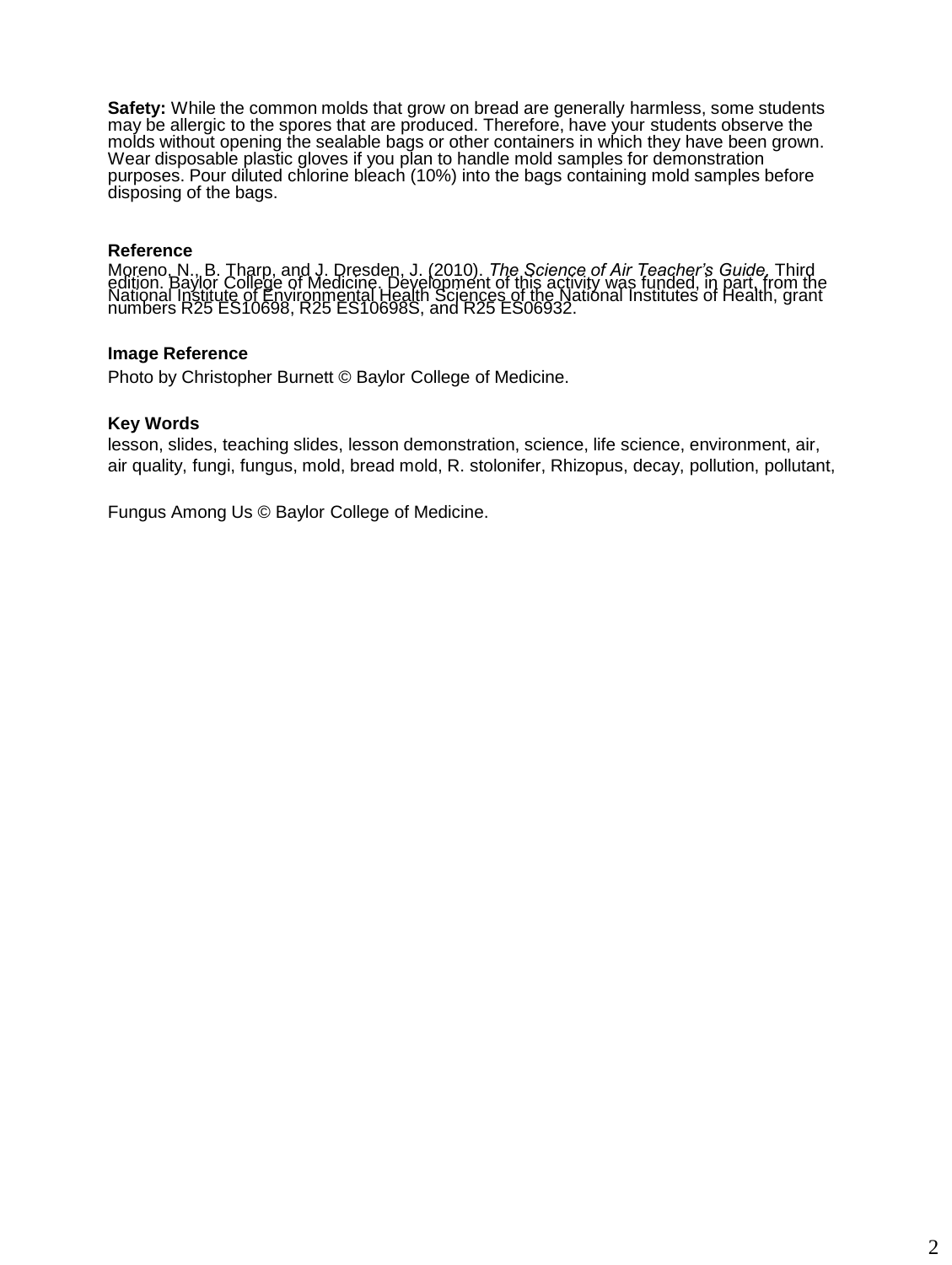

## **Science Safety Considerations**

Safety first! Students always must think about safety when conducting science investigations. This slide may be used to review safety with your class prior to beginning the activity.

Also, keep the following points in mind.

- Always follow your district school safety guidelines.
- Have a clear understanding of the investigation in advance. Practice any investigation with which you are not familiar before conducting it with the class.
- Make sure the appropriate safety equipment, such as safety goggles, is available.
- Continually monitor the area where the investigation is being conducted.

**Caution:** While the common molds that grow on bread are generally harmless, some students may be allergic to the spores that are produced. Therefore, have your students observe the molds without opening the sealable bags or other containers in which they have been grown. Wear disposable plastic gloves if you plan to handle mold samples for demonstration purposes. Pour diluted chlorine bleach (10%) into the bags containing mold samples before disposing of the bags.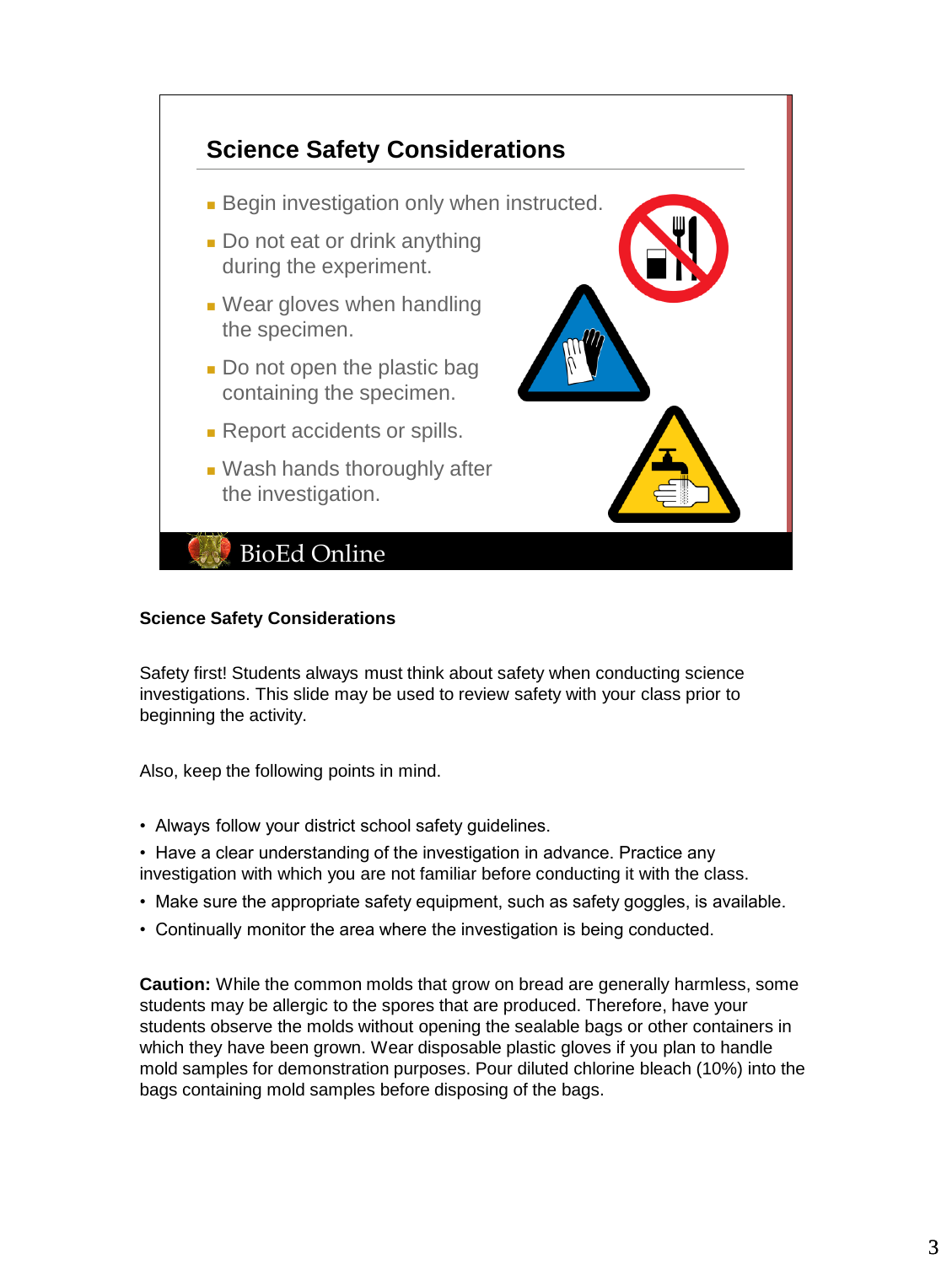# **References**

1.Dean, R., M. Dean, and L. Motz. (2003). *Safety in the Elementary Science Classroom*. Arlington, VA: National Science Teachers Association.

2.Moreno N., B. Tharp, and J. Dresden. (2011). *The Science of Air Teacher*'*s Guide.* Third edition. Baylor College of Medicine. ISBN: 978-1-888997-74-3. Development of this student activity was supported, in part, by grant numbers R25 ES06932 and R2510698 from the National Institute of Environmental Health Sciences of the National Institutes of Health to Baylor College of Medicine.

# **Key Words**

lesson, slides, teaching slides, lesson demonstration, science, life science, environment, air, air quality, fungi, fungus, mold, bread mold, R. stolonifer, Rhizopus, decay, pollution, pollutant, safety, food safety,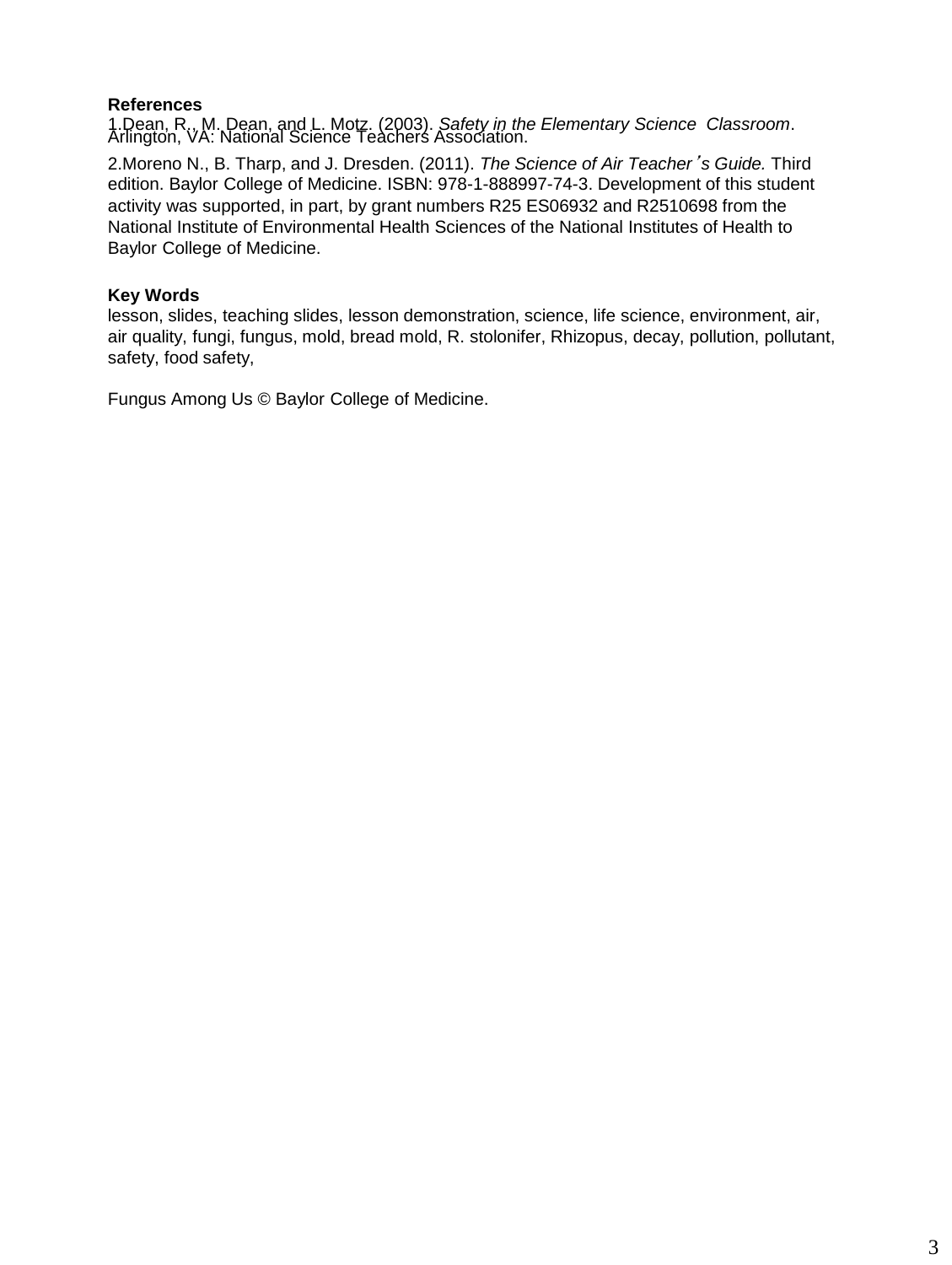

# **What**'**s Growing On Your Bread?**

To focus the students' attention, hold up a piece of bread. Ask students if they know who might use it for food. Prompt them to consider all possibilities (for example, humans, animals, mold, fungus).

Follow up by asking if students have ever seen a rotten apple, moldy slice of bread, etc. Ask, "Have you ever wondered what is growing on that old piece of bread?"

Point out that when something is rotting, other living things are using it for food. Ask, "How do you think these living things travel from place to place?" Remind students of the particles they observed in the activity, "Dust Catcher." Mention that some of the smallest particles in dust are produced by organisms specifically to be carried to other places.

Tell the students they will be observing some living things that spread in this way.

## **Reference**

Moreno N., B. Tharp, and J. Dresden. (2011). *The Science of Air Teacher*'*s Guide.* Third edition. Baylor College of Medicine. ISBN: 978-1-888997-74-3. Development of this student activity was supported, in part, by grant numbers R25 ES06932 and R2510698 from the National Institute of Environmental Health Sciences of the National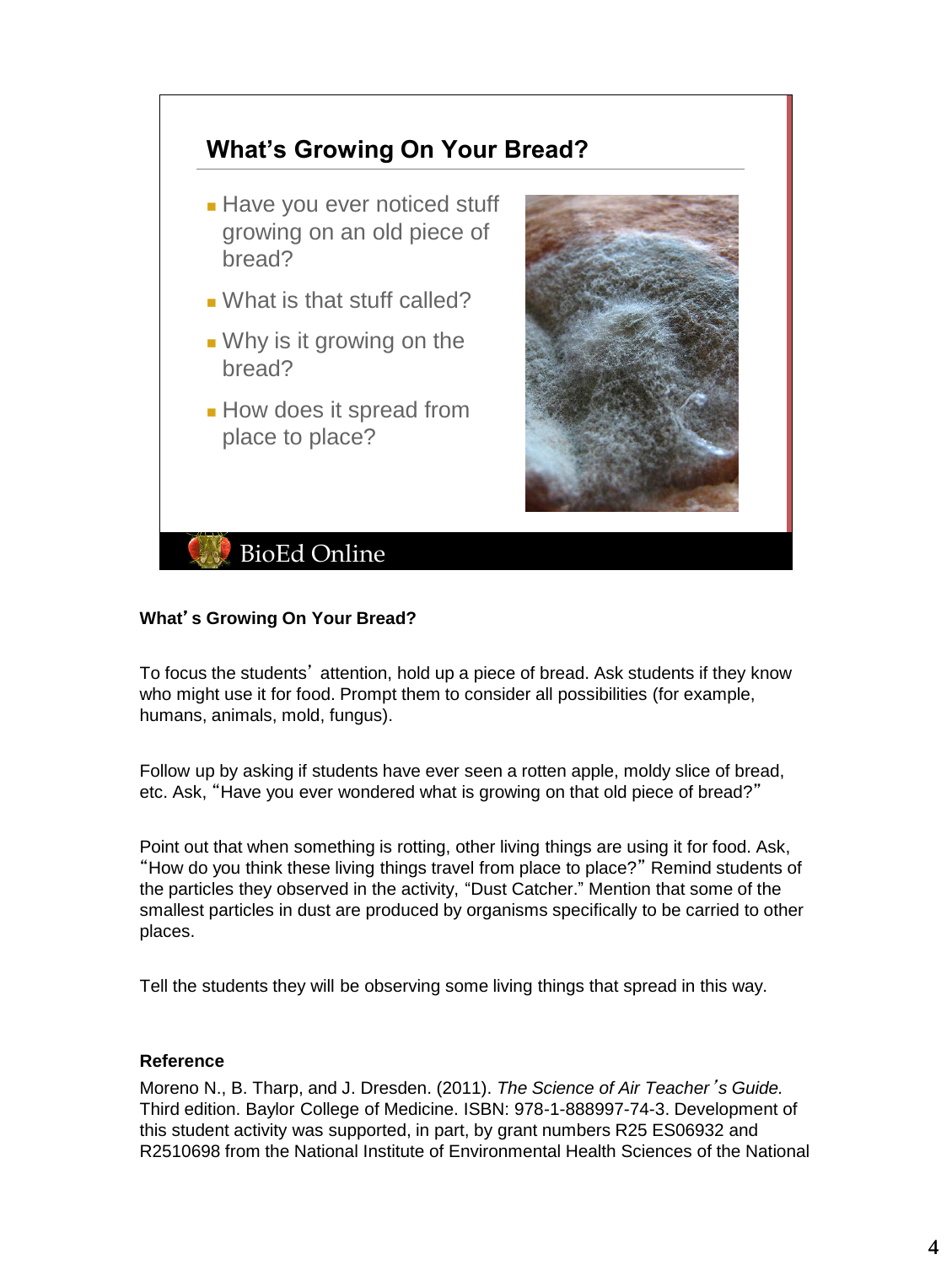Institutes of Health to Baylor College of Medicine.

# **Image Reference**

Photo courtesy of Ciar, released into the Public Domain. http://commons.wikimedia.org/wiki/File:Moldy\_old\_bread.JPG

## **Key Words**

lesson, slides, teaching slides, lesson demonstration, science, life science, environment, air, air quality, fungi, fungus, mold, bread mold, R. stolonifer, Rhizopus, decay, pollution, pollutant,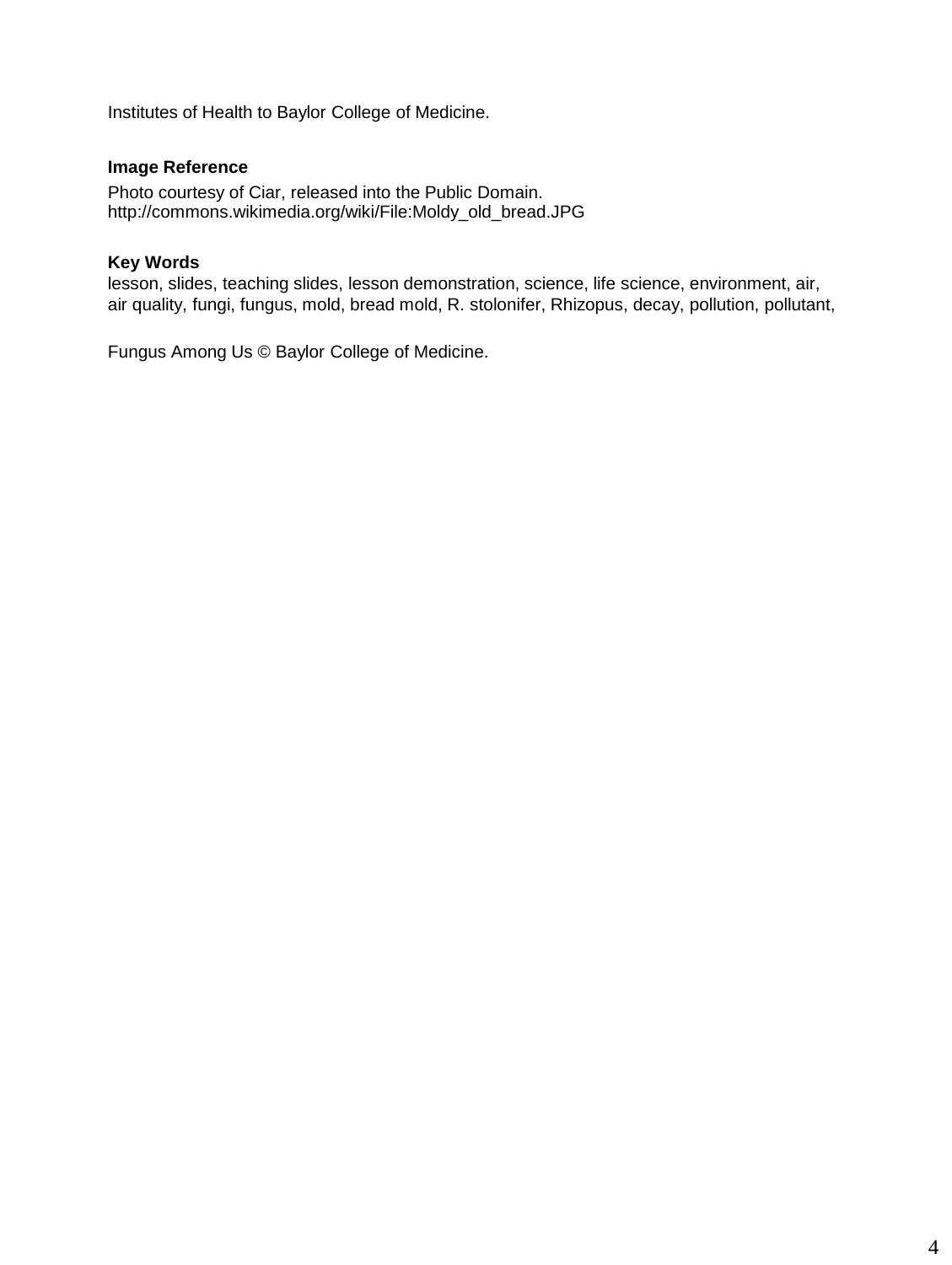

# **Let**'**s Get Started**

In this activity, students will observe bread mold and other kinds of common fungi. They will discover that molds and other fungi grow in damp, dark places. Students will make predictions and observations, record qualitative data, and draw conclusions based on their investigation.

Have the Materials Managers pick up materials for all members of their groups. Have each student write his or her name on a piece of tape, and then label his or her container with the tape.

Direct students to examine their bread with a magnifying glass, and to draw or describe what they predict will happen to the bread in the first space on the Bread Mold Observations sheet. In the second space, have students draw or describe the bread as it appears at the beginning of the investigation.

Students then should place their bread samples into their containers and add a few drops of water. Store the containers in a dark corner or cupboard. Students should not open the containers once they have set up their cultures.

## **Reference**

Moreno N., B. Tharp, and J. Dresden. (2011). *The Science of Air Teacher*'*s Guide.*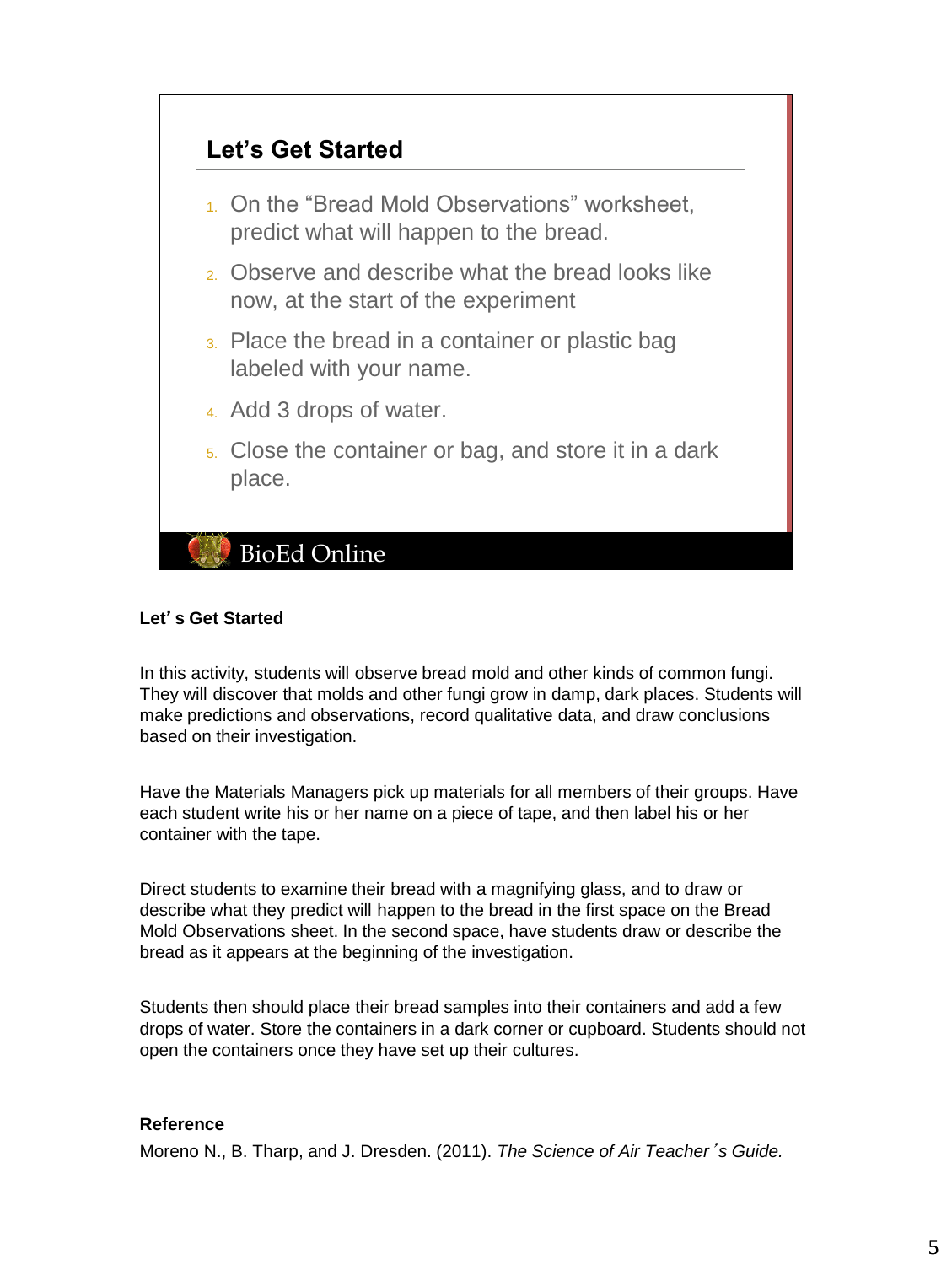Third edition. Baylor College of Medicine. ISBN: 978-1-888997-74-3. Development of this student activity was supported, in part, by grant numbers R25 ES06932 and R2510698 from the National Institute of Environmental Health Sciences of the National Institutes of Health to Baylor College of Medicine.

## **Key Words**

lesson, slides, teaching slides, lesson demonstration, science, life science, environment, air, air quality, fungi, fungus, mold, bread mold, R. stolonifer, Rhizopus, decay, pollution, pollutant, safety, food safety,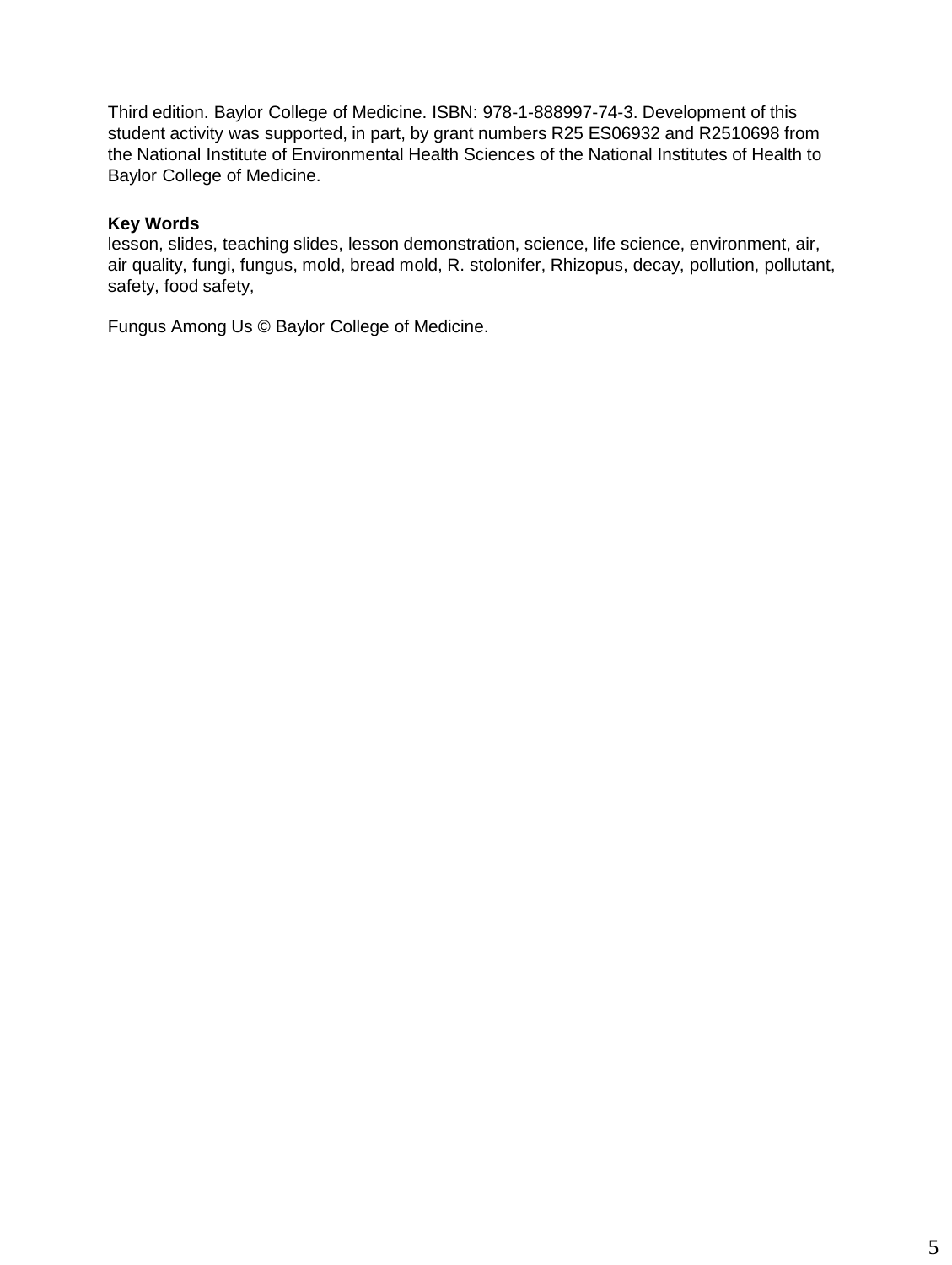

### **Let's Continue**

For the next 3–7 days, have students observe their cultures (with and without a hand lens) at 1- or 2-day intervals. Do not allow students to open the containers in which molds are growing. NOTE: Some breads may grow mold in as little as 24 hours; others may require 7 days or more.

Have students record their observations on their data sheets. When all or most cultures have visible molds (some breads treated with preservatives may not grow mold within the time allowed), have students make and record their final observations.

### **Reference**

Moreno N., B. Tharp, and J. Dresden. (2011). *The Science of Air Teacher*'*s Guide.* Third edition. Baylor College of Medicine. ISBN: 978-1-888997-74-3. Development of this student activity was supported, in part, by grant numbers R25 ES06932 and R2510698 from the National Institute of Environmental Health Sciences of the National Institutes of Health to Baylor College of Medicine.

### **Key Words**

lesson, slides, teaching slides, lesson demonstration, science, life science, environment, air, air quality, fungi, fungus, mold, bread mold, R. stolonifer, Rhizopus, decay, pollution, pollutant, safety, food safety,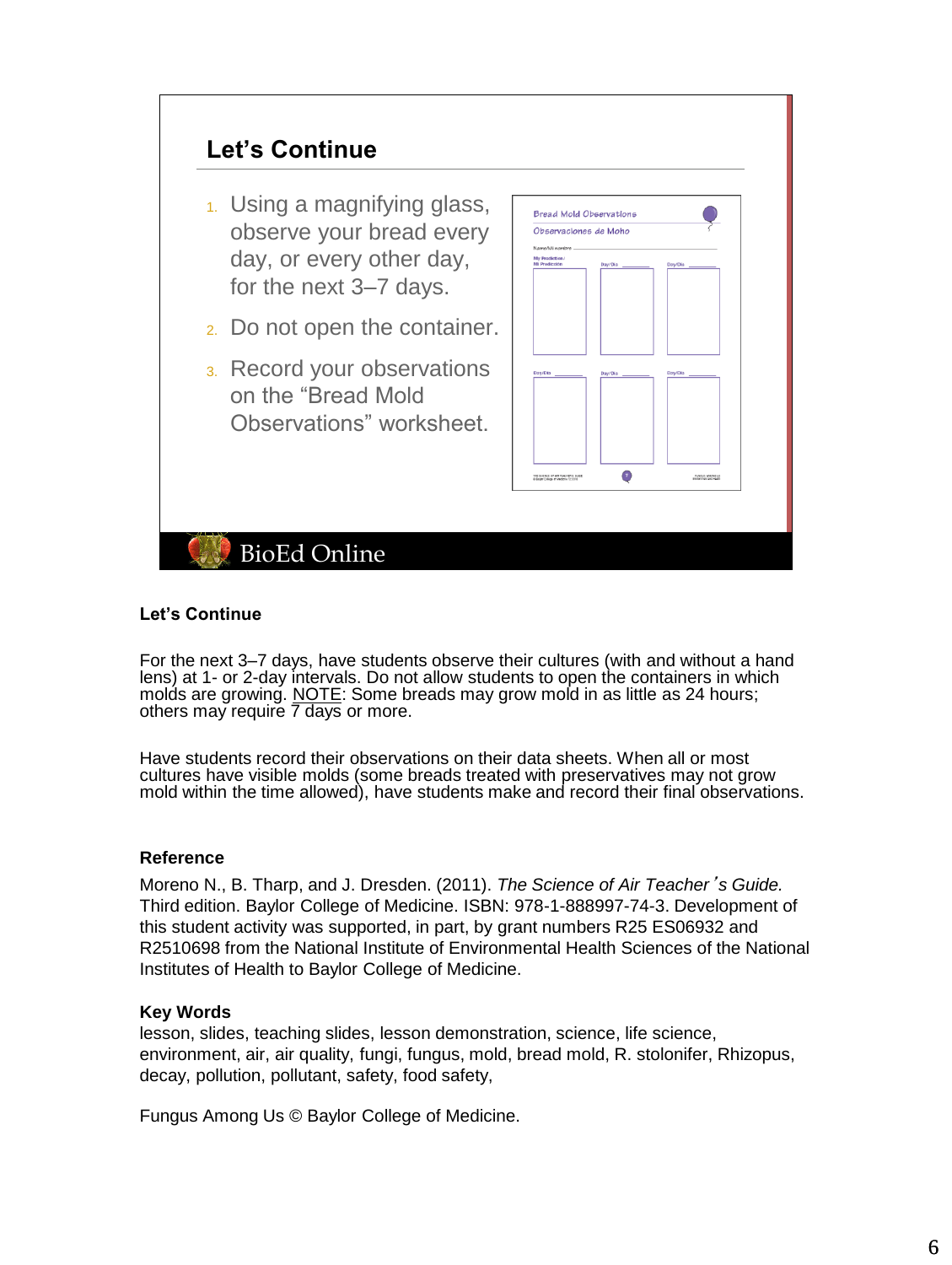

# **Let**'**s Talk About It**

In this activity, students allow mold and fungi to grow on slices of bread. Students may see bread mold (*Rhizopus stolonifer*), greenish colonies of *Penicillium* (the fungus that produces the antibiotic known as Penicillin), and/or other related fungi.

As a class, decide how many different kinds of mold are present on the bread samples. Have students list the characteristics they use to tell different molds apart. Prompt them to think about whether certain molds seem more likely to grow on certain types of bread.

One of the kinds of fungus that will be present is bread mold, which consists of dark gray threads that form a loose, tangled mat that may reach a centimeter in thickness. Find several samples of bread mold among the class's cultures, and give each group a container in which bread mold is present. NOTE: Students should not open the containers.

Have the students use magnifying glasses to observe the bread mold inside their containers. They will be able to see individual mold threads, with small dark dots at the ends. The dots are the spore-producing parts of the fungus. (The actual spores are very tiny.)

If you have access to microscopes, have students observe a few strands of the bread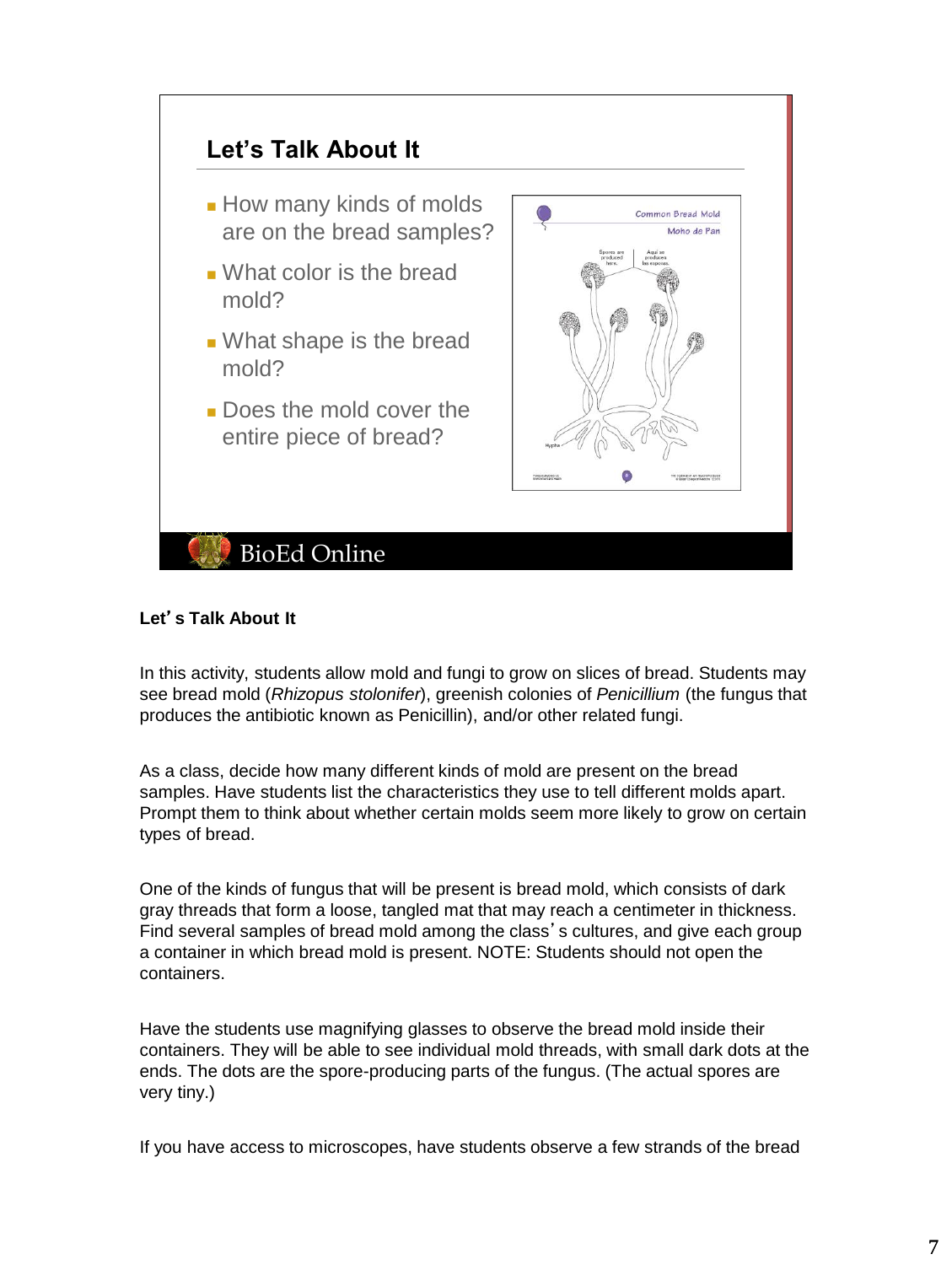mold under a microscope (place the mold samples on a slide using forceps or tweezers). Students will be able to see the tubular structure of the filaments (hyphae), the round dark heads that produce spores, and, depending on the magnification, some of the tiny, round spores. Focus students' attention on the "Common Bread Mold" worksheet to help them clarify the bread mold structures.

## **Reference**

Moreno N., B. Tharp, and J. Dresden. (2011). *The Science of Air Teacher*'*s Guide.* Third edition. Baylor College of Medicine. ISBN: 978-1-888997-74-3. Development of this student activity was supported, in part, by grant numbers R25 ES06932 and R2510698 from the National Institute of Environmental Health Sciences of the National Institutes of Health to Baylor College of Medicine.

### **Key Words**

lesson, slides, teaching slides, lesson demonstration, science, life science, environment, air, air quality, fungi, fungus, mold, bread mold, R. stolonifer, Rhizopus, decay, pollution, pollutant, safety, food safety,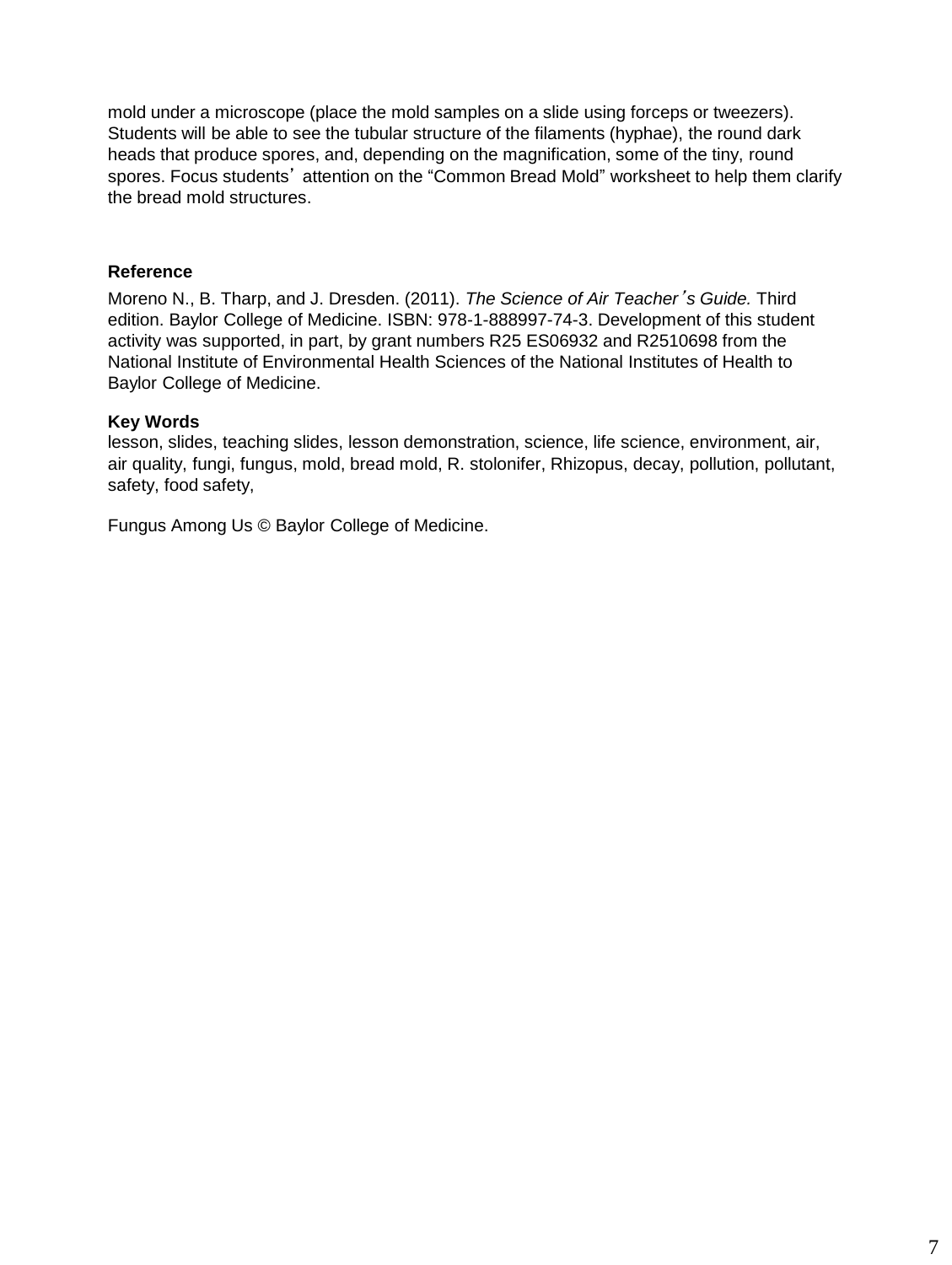

### **The Science of Fungi**

Students observed the following properties of fungi in this activity. Members of the Fungus Kingdom, particularly molds, can contribute to indoor air pollution.

- **Fungi grow from spores.** Fungi spread by producing spores, tiny particles that can remain suspended in the air for long periods of time. The powdery appearance and bright colors of many kinds of mold actually are caused by the spores they have produced.
- **Fungal spores are present almost everywhere.** Fungi are members of the Fungus Kingdom and are found almost everywhere. Along with some bacteria and other organisms, fungi are the decomposers of our world. They break down the remains of dead plants, animals, and other living things in order to obtain the energy they need to grow and reproduce.
- **Molds and other fungi grow in damp places.** Fungi grow especially well in damp places and can attack cloth, paint, paper, leather, insulation on cables, and even photographic film. Inside buildings, fungi can grow in damp places, such as basements, shower curtains, food storage areas, and window air conditioning units.

### **Reference**

Moreno N., B. Tharp, and J. Dresden. (2011). *The Science of Air Teacher*'*s Guide.* Third edition. Baylor College of Medicine. ISBN: 978-1-888997-74-3. Development of this student activity was supported, in part, by grant numbers R25 ES06932 and R2510698 from the National Institute of Environmental Health Sciences of the National Institutes of Health to Baylor College of Medicine.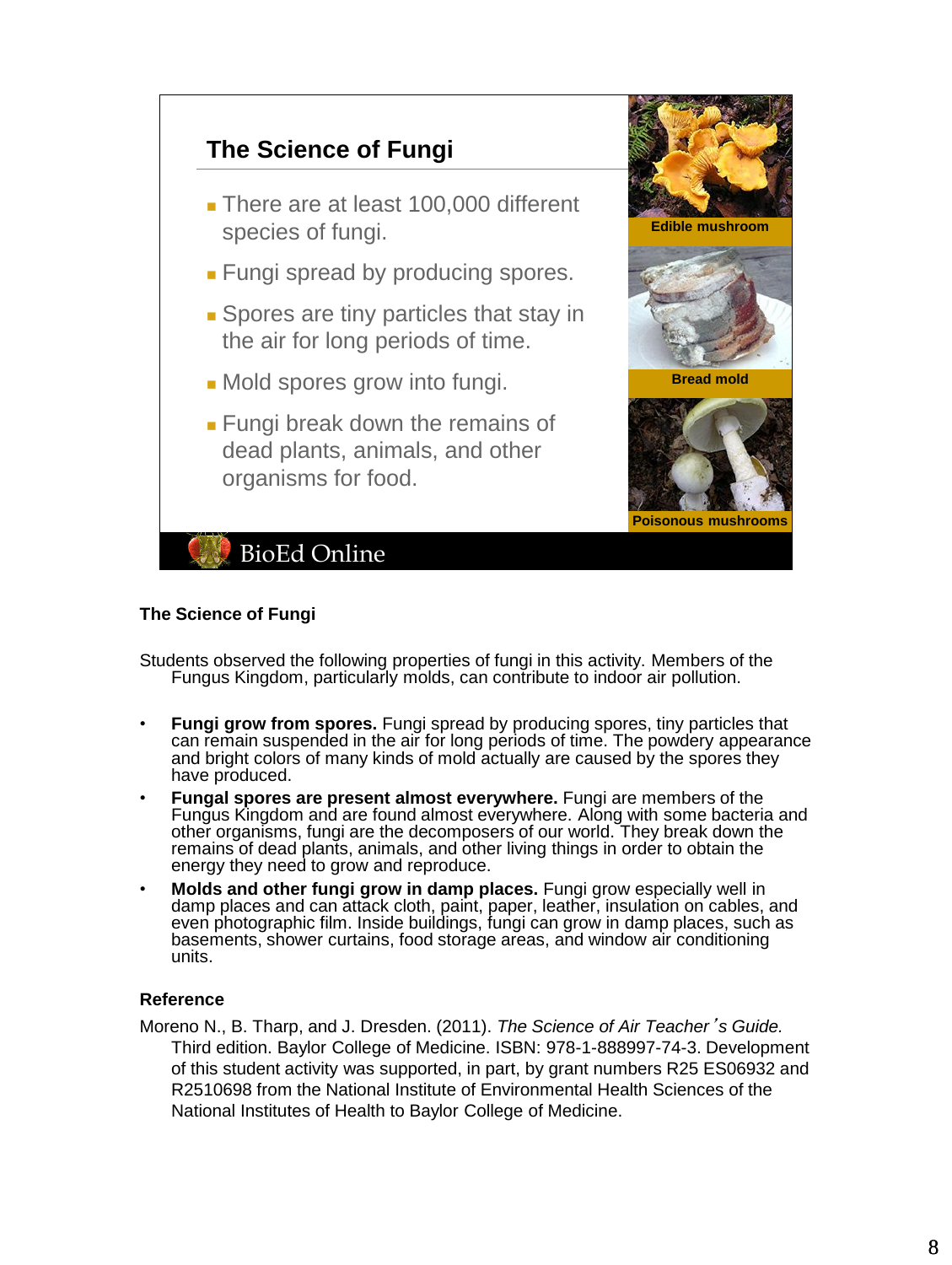### **Image Reference**

- *1. Amanita phalloides* (bottom: highly poisonous, also known as Death Cap; A. phalloides, also called toadstools, has been involved in the majority of human deaths from mushroom poisoning.) © Archenzo, CC-BY-SA 3.0. http://en.wikipedia.org/wiki/Amanita\_phalloides#mediaviewer/File:Amanita\_phalloides\_1.J PG
- *2. Chanterelle cantharellus* mushroom (top: edible) © Strobilomyces, CC-BY-SA 3.0. http://commons.wikimedia.org/wiki/File:Chanterelle\_Cantharellus\_cibarius.jpg
- *3. Rhizopus nigricans* mold (middle: found on spoiled food; more than 50 species with some harmful to human health), courtesy of Maestrosync, released into the Public Domain. http://commons.wikimedia.org/wiki/File:Mouldy\_bread\_alt.jpg

## **Key Words**

lesson, slides, teaching slides, lesson demonstration, science, life science, environment, air, air quality, fungi, fungus, mold, bread mold, R. stolonifer, Rhizopus, decay, pollution, pollutant, safety, food safety,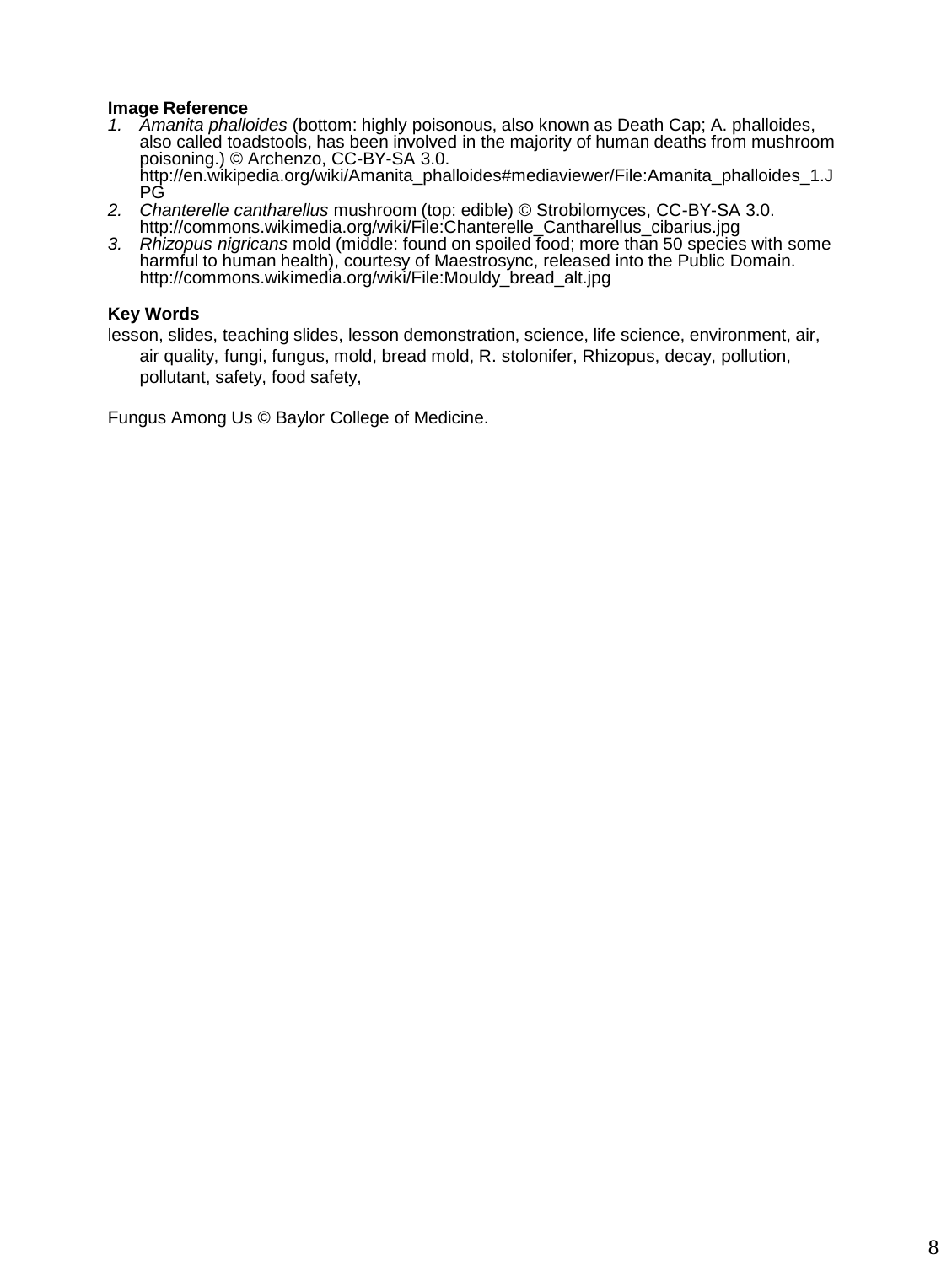

### **Extensions**

1.Encourage students to suggest variations of the investigation. For example, challenge them to invent names for the different kinds of molds they grew. Have them create a reference key to help identify each one. Stimulate a discussion about where we can find molds in our everyday lives. Ask students, *Where can we find molds and*  fungi in the natural world? and *Can you name a fungus that we eat?* Tell students that bread is made with the fungus, yeast, as leavening. Emphasize that fungi are essential to life on Earth. Ask, *What would happen if there were no fungi?* Tell students that fungi are essential for the continuous recycling of nutrients into the soil and the release of carbon dioxide into the air. Fungi also are sources of some antibiotics and other medicines. For example, Cyclosporin, a "wonder drug" developed in 1979, is derived from a fungus that lives in soil. It is prescribed to organ transplant patients, so that their immune systems will not attack and destroy the new organ tissue.

2.Lead a class discussion of the role that molds play in causing indoor air pollution. You may wish to refer to the story, *Mr. Slaptail*'*s Secret*, in which Rosie, one of the characters, is allergic to mold spores.

3.If desired, make one or more kinds of bread with your students. Try using a recipe that uses baking soda for leavening and compare the results with a recipe that uses yeast (a fungus). Mention that, in both cases, the bubbles in the dough are caused by carbon dioxide gas that is released into the dough. (See *The Science of Air Teacher's Guide* for recipes.)

### **Reference**

Moreno N., B. Tharp, and J. Dresden. (2011). *The Science of Air Teacher*'*s Guide.*